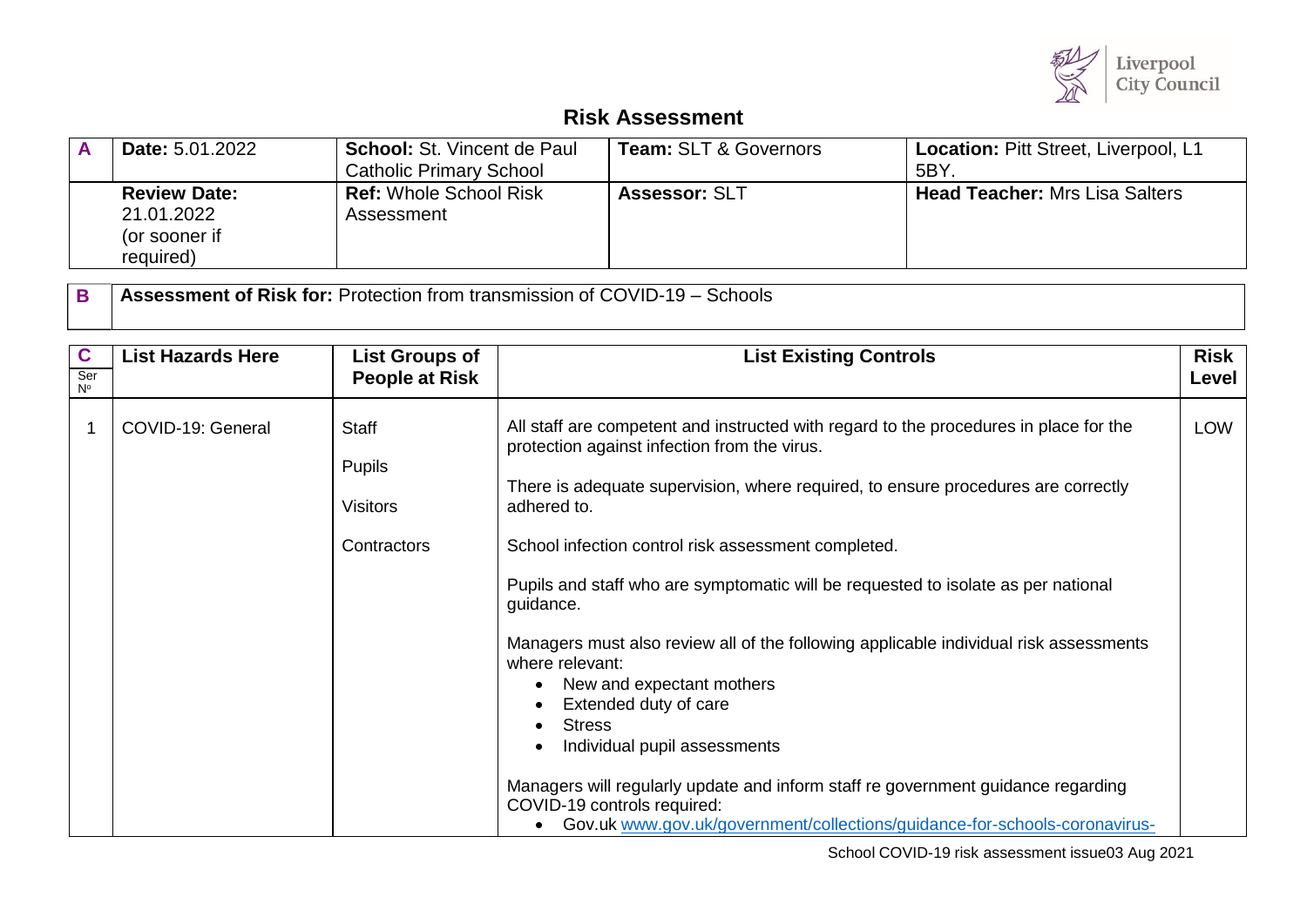|  | covid-19<br>Gov.uk Public Health England<br>$\bullet$<br>https://www.gov.uk/government/organisations/public-health-england<br>Health and Safety Executive https://www.hse.gov.uk/                                                                                                                                                                                                                                                                                                                                                                                                                                  |  |
|--|--------------------------------------------------------------------------------------------------------------------------------------------------------------------------------------------------------------------------------------------------------------------------------------------------------------------------------------------------------------------------------------------------------------------------------------------------------------------------------------------------------------------------------------------------------------------------------------------------------------------|--|
|  | Referring to the following guidance and publications, as applicable:<br>HSE COVID19 latest information and advice<br>HSE Working safely during the coronavirus guide<br>Government guidance COVID-19: guidance for schools COVID-19<br>Government publication COVID-19: cleaning in non-healthcare settings<br>Government publication Best Practice: how to hand wash<br>Government guidance for food business on Coronavirus (COVID-19)<br>Government guidance COVID-19: Safe working in education, childcare and<br>children's social care settings, including the use of personal protective<br>equipment (PPE) |  |
|  | Due to the changing advice on COVID-19, managers ensure that they review safe<br>working procedures and protocols regularly, until such time when it is unnecessary.                                                                                                                                                                                                                                                                                                                                                                                                                                               |  |
|  | From LCC guidance, a message was sent out to parents/carers at the beginning of the<br>second half term in autumn to advise that face masks/covering were to be worn when<br>dropping off and picking up children, unless medically exempt. Senior leaders are<br>wearing their masks again on the school gates to promote this. This came into effect<br>from Monday 1 <sup>st</sup> November 2021.                                                                                                                                                                                                               |  |
|  | Reintroduction of face masks/coverings for staff and visitors when moving from one<br>place to another in school, unless medically exempt. This came into effect from Monday<br>8 <sup>th</sup> November 2021.                                                                                                                                                                                                                                                                                                                                                                                                     |  |
|  | Staff to continue to undertake twice weekly home tests whenever they are due on site<br>until advised otherwise.                                                                                                                                                                                                                                                                                                                                                                                                                                                                                                   |  |
|  | There is an adequate supply of disposable PPE, as per specific task requirements, and<br>all staff provided with instruction in the correct use and fitment:<br>• Public Health England and NHS YouTube video, COVID-19: putting on and<br>removing personal protective equipment (PPE) – a guide for care homes                                                                                                                                                                                                                                                                                                   |  |
|  | PPE provided, as required following specific current guidance for the protection of<br>COVID-19 detail type and standard, as applicable:                                                                                                                                                                                                                                                                                                                                                                                                                                                                           |  |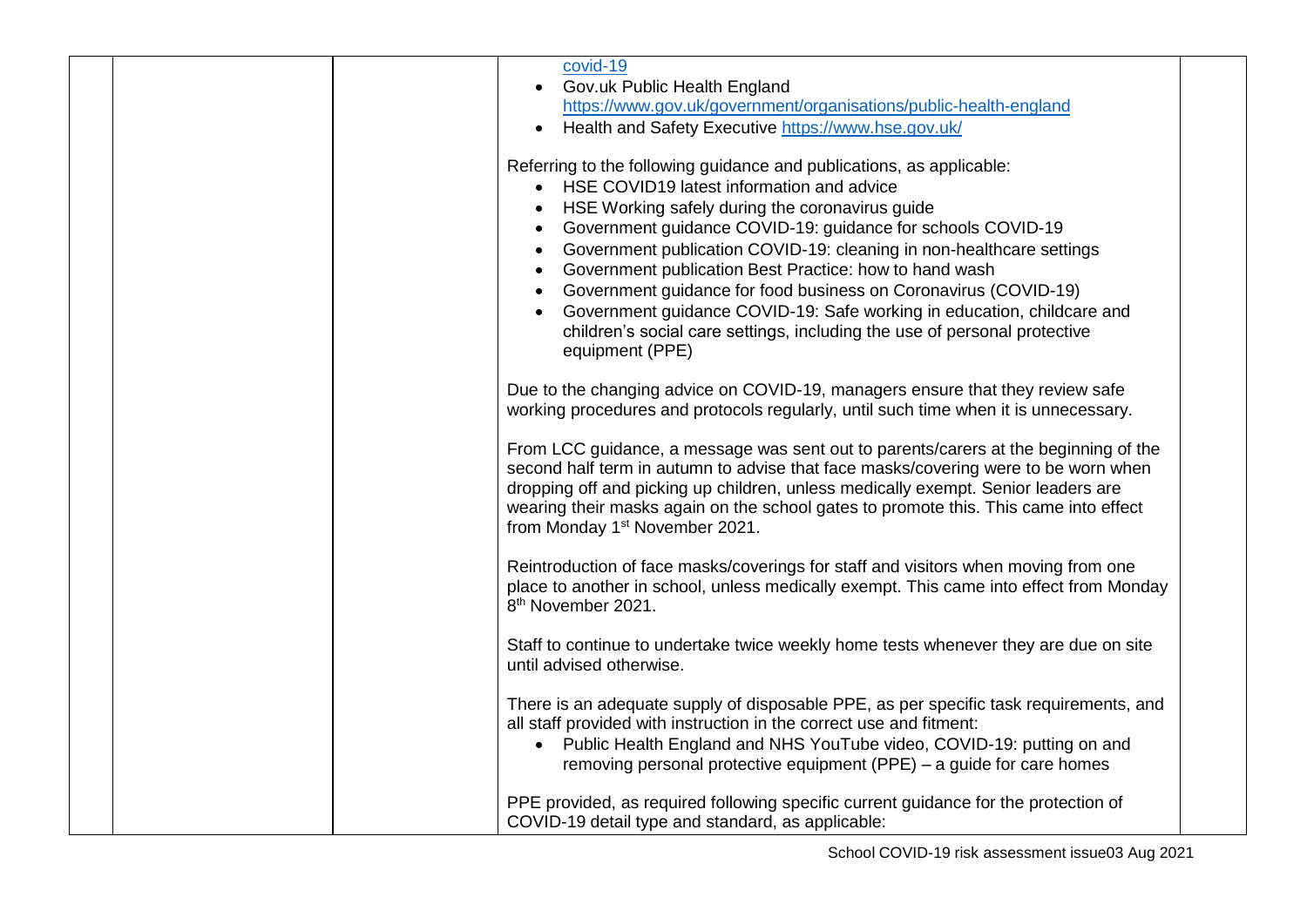|   |                                         |                                           | Disposable half face mask<br>Disposable gloves<br>Disposable aprons<br>Where personal care is to be provided, eye protection/surgical face mask<br>All used PPE will be double bagged and disposed of appropriately (stored safely and<br>securely for at least 72hrs before disposing via the normal waste stream).<br>All staff informed that hands should be washed regularly as per Government guidance.<br>Pupils regularly reminded, in age-appropriate ways, that hands should be regularly<br>washed as per Government guidance.<br>Signage around school encouraging staff and pupils to maintain good hand hygiene<br>remains in place.<br>School encourages good respiratory hygiene by promoting 'catch it, bin it, kill it'. Posters<br>remain displayed in prominent areas and toilets.<br>Staff kept informed via email, use of SLACK (school messaging app) and online virtual<br>meetings will continue.<br>Post-incident de-briefing carried out for anyone involved in an incident of suspected<br>contamination, with the aim of providing support and preventing incident recurrence.<br>Further support provided to all staff members affected by the incident.<br>All incidents reported to the Health and Safety Unit as per the school accident and<br>incident reporting procedure using the LCC online accident and incident report form.<br>Reference made to HSE guidance for reporting under RIDDOR:<br>• HSE RIDDOR reporting of COVID-19 |            |
|---|-----------------------------------------|-------------------------------------------|--------------------------------------------------------------------------------------------------------------------------------------------------------------------------------------------------------------------------------------------------------------------------------------------------------------------------------------------------------------------------------------------------------------------------------------------------------------------------------------------------------------------------------------------------------------------------------------------------------------------------------------------------------------------------------------------------------------------------------------------------------------------------------------------------------------------------------------------------------------------------------------------------------------------------------------------------------------------------------------------------------------------------------------------------------------------------------------------------------------------------------------------------------------------------------------------------------------------------------------------------------------------------------------------------------------------------------------------------------------------------------------------------------------------------------------------------------------------------|------------|
| 2 | COVID-19; General school<br>environment | Staff<br><b>Pupils</b><br><b>Visitors</b> | School first aid risk assessment reviewed, as required: 31.08.2021.<br>School access control system reviewed and appropriate steps taken e.g. hand sanitiser<br>located at entrance for staff/visitors to cleanse hands after use, wipes available to<br>cleanse keypads and touchscreens.                                                                                                                                                                                                                                                                                                                                                                                                                                                                                                                                                                                                                                                                                                                                                                                                                                                                                                                                                                                                                                                                                                                                                                               | <b>LOW</b> |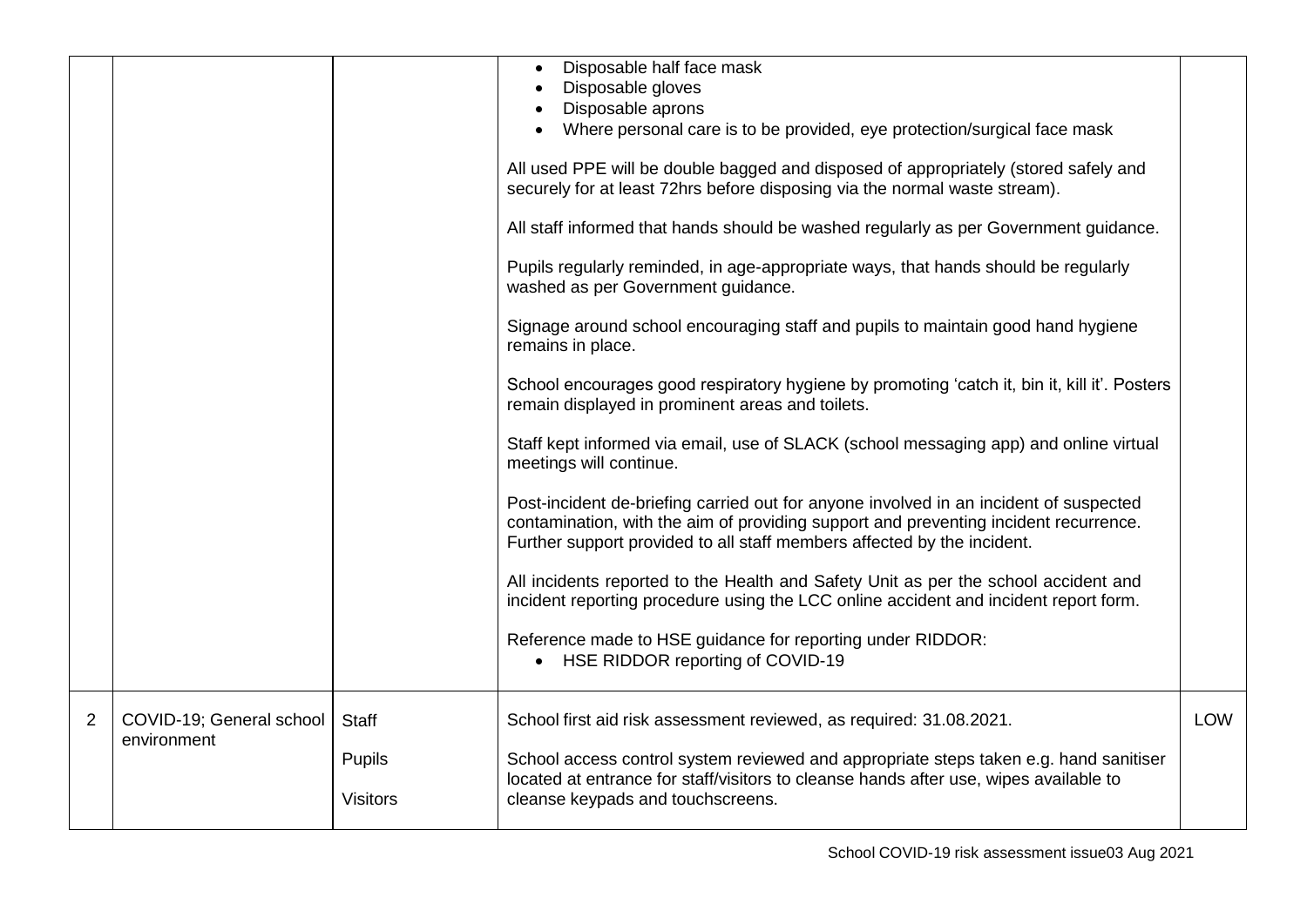|   |                                           | Contractors                                     | Hand sanitiser stations located at:<br>Entrances to building<br>Classrooms/entrances to classrooms<br>Corridors<br>Staff rooms<br><b>Toilets</b><br>Head Teacher's office<br>Main office<br>Hall<br>Face masks no longer need to be worn as a legal requirement, however, as a school<br>staff are advised to wear a face mask in crowded corridors, poorly ventilated areas or<br>areas where close contact with others is unavoidable. This will be revised at the end of<br>September 2021.<br>Signage remains in various areas of the building reminding people to wash hands<br>regularly, in line with Government guidance.<br>Corridors and walkways continue to have markings laid out to indicate side to walk on<br>(two-way traffic).<br>Staff will verbally reinforce controls in corridors and walkways where necessary.<br>Wipes and cleaning materials available in staff rooms for staff to clean regular contact<br>points e.g. kettle, taps etc.<br>Water fountains in staffing areas have refillable bottles. |            |
|---|-------------------------------------------|-------------------------------------------------|----------------------------------------------------------------------------------------------------------------------------------------------------------------------------------------------------------------------------------------------------------------------------------------------------------------------------------------------------------------------------------------------------------------------------------------------------------------------------------------------------------------------------------------------------------------------------------------------------------------------------------------------------------------------------------------------------------------------------------------------------------------------------------------------------------------------------------------------------------------------------------------------------------------------------------------------------------------------------------------------------------------------------------|------------|
| 3 | COVID-19: School<br>reception and offices | <b>Pupils</b><br><b>Visitors</b><br>Contractors | Staff are requested to send information electronically to avoid the use of internal mail<br>services.<br>All returned visitor passes or keys are kept stored separately from other items and<br>cleaned and sanitised before reissue.                                                                                                                                                                                                                                                                                                                                                                                                                                                                                                                                                                                                                                                                                                                                                                                            | <b>LOW</b> |
|   |                                           |                                                 | Windows will be opened where practical, to encourage as much natural ventilation as<br>possible.                                                                                                                                                                                                                                                                                                                                                                                                                                                                                                                                                                                                                                                                                                                                                                                                                                                                                                                                 |            |
|   |                                           |                                                 | Staff to clean and sanitise their workstation (including chair arms) at the beginning and                                                                                                                                                                                                                                                                                                                                                                                                                                                                                                                                                                                                                                                                                                                                                                                                                                                                                                                                        |            |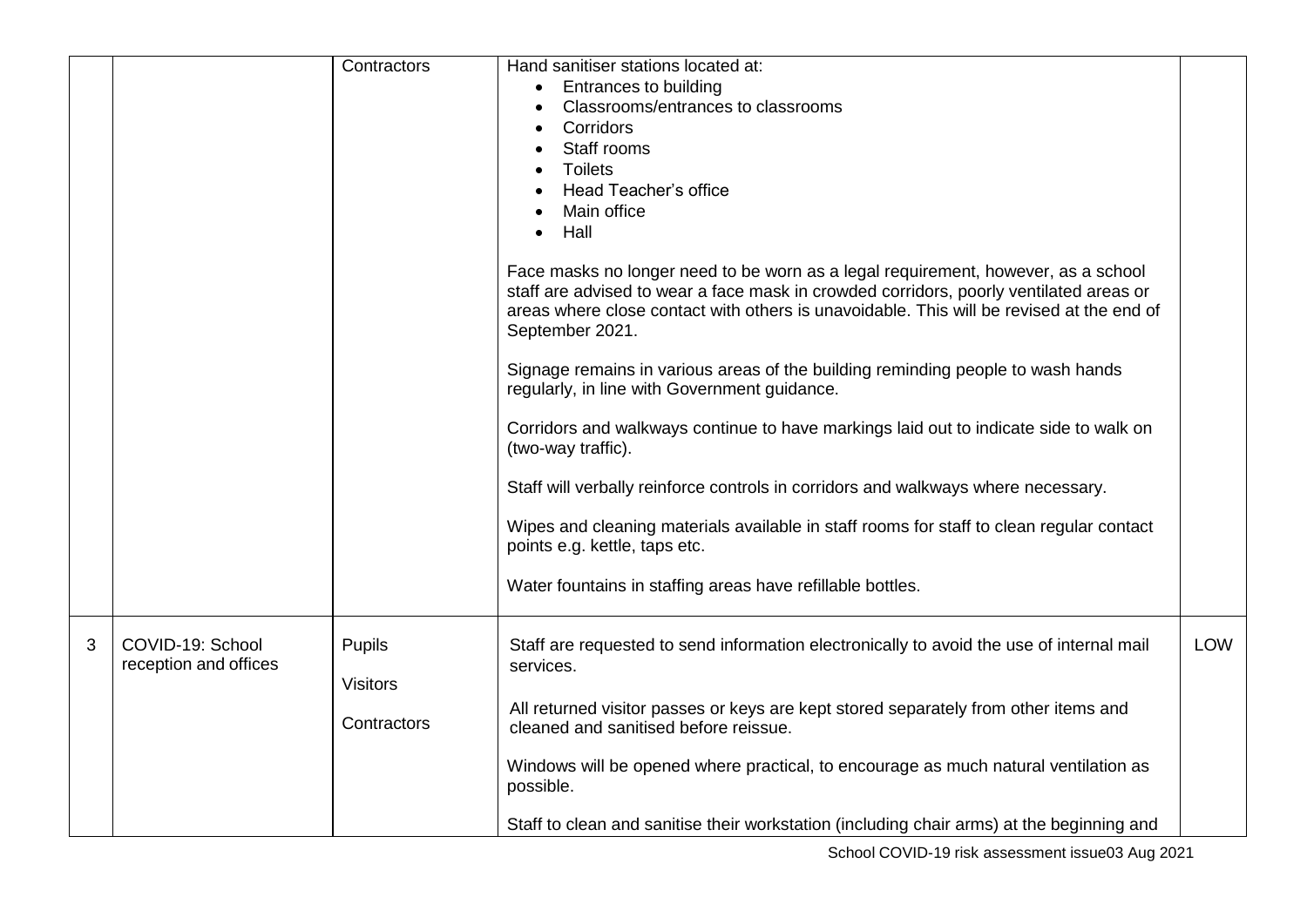|   |                    |                                                                 | end of the day. Additional hand washing trolleys continue to be in place in each<br>classroom with extra cleaning equipment for staff to use and are replenished as<br>required.<br>Telephones are not to be shared. Staff should transfer calls rather than pass handsets<br>to colleagues. Where this is not possible, callers are provided with an alternative<br>number to call back or wiped down thoroughly with anti-bacterial wipes.<br>The use of copiers, printers and shredders is for essential school use only. Where it is<br>essential to use such devices, they should be cleansed after each use. Cleaning<br>materials are available.<br>Reintroduction of strict measures within the main school office to further protect a<br>member of staff who has returned to work. This means that nobody other than office<br>staff should be in the main office. Staff and visitors should enter the main entrance area<br>and speak to the staff through the window into the office. If it is absolutely necessary to<br>enter the main office to use the telephone, then the administration officer will step out of<br>the office while the other adult steps in to use the telephone. This must be cleaned after<br>use with antibacterial wipes located next to the phone. |            |
|---|--------------------|-----------------------------------------------------------------|---------------------------------------------------------------------------------------------------------------------------------------------------------------------------------------------------------------------------------------------------------------------------------------------------------------------------------------------------------------------------------------------------------------------------------------------------------------------------------------------------------------------------------------------------------------------------------------------------------------------------------------------------------------------------------------------------------------------------------------------------------------------------------------------------------------------------------------------------------------------------------------------------------------------------------------------------------------------------------------------------------------------------------------------------------------------------------------------------------------------------------------------------------------------------------------------------------------------------------------------------------------------------------------------|------------|
| 4 | COVID-19: Meetings | <b>Staff</b><br><b>Pupils</b><br><b>Visitors</b><br>Contractors | Attendance at meetings is limited to those essential attendees only. Critical information<br>is cascaded to other staff.<br>Wherever possible, meeting rooms should be adequately ventilated with external<br>windows opened during meetings.<br>Whole school meetings (e.g. inset day) to be held in as large a space as possible to<br>allow for adequate distancing of attendees:<br>Attendees encouraged to take LFT test on the morning of the meeting prior to<br>attending.<br>If adequate spacing between attendees cannot be achieved, the wearing of face<br>coverings is encouraged.<br>Meeting room users advised not to share equipment during meetings i.e. pens,<br>stationery etc. Attendees to remove all items following the meeting.<br>Meeting room users to wipe down surfaces (including any buttons on IT equipment and<br>remote controls) following meetings. Additional cleaning materials will be provided in all<br>meeting rooms for use by staff and replenished as required.<br>Meetings to take place promptly and conclude fully in the meeting room to avoid                                                                                                                                                                                              | <b>LOW</b> |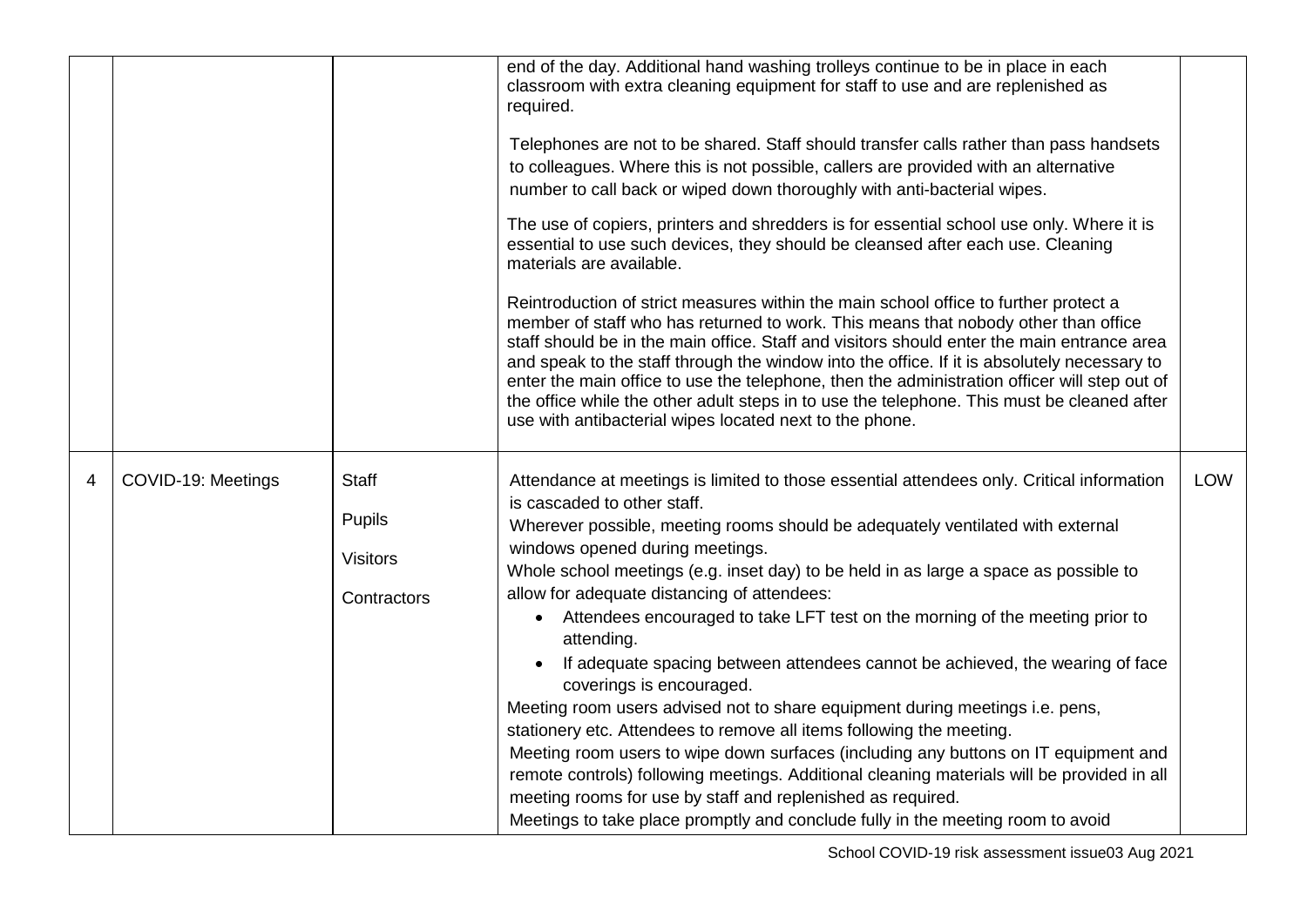|   |                        |               | attendees congregating in adjoining areas prior to and following meetings.                                                                     |            |
|---|------------------------|---------------|------------------------------------------------------------------------------------------------------------------------------------------------|------------|
|   |                        |               | Meeting room should be aired thoroughly on completion of the meeting e.g. opening                                                              |            |
|   |                        |               | windows fully.                                                                                                                                 |            |
|   |                        |               | Parent group meetings:                                                                                                                         |            |
|   |                        |               | • Parent group meetings to be held in as large a space as possible to allow for<br>adequate distancing between attendees.                      |            |
|   |                        |               | If adequate spacing between attendees cannot be achieved, the wearing of face<br>coverings is encouraged.                                      |            |
|   |                        |               | School encourages the use of outdoor space for parent groups where<br>appropriate.                                                             |            |
|   |                        |               | Indoor parent groups numbers are restricted appropriate to room size etc.                                                                      |            |
|   |                        |               | Attendees encouraged to take LFT test on the morning of the parent group prior to                                                              |            |
|   |                        |               | attending.                                                                                                                                     |            |
| 5 | COVID-19: Classrooms   | <b>Staff</b>  | For individual and very frequently used equipment, such as pencils and pens, staff and                                                         | <b>LOW</b> |
|   |                        | Pupils        | pupils have their own which are not shared.                                                                                                    |            |
|   |                        |               | Cleaning of hands is encouraged when changing classrooms for different activities.                                                             |            |
|   |                        |               | Classroom windows will be opened, where practical, to encourage as much natural<br>ventilation as possible.                                    |            |
|   |                        |               | Classrooms will be aired thoroughly when empty e.g. opening windows fully.                                                                     |            |
| 6 | COVID-19: Dining areas | <b>Staff</b>  | Dining room tables and chairs will be wiped down between sittings by kitchen staff and<br>teaching staff.                                      | LOW        |
|   |                        | Pupils        | Dining room doors will be opened to allow natural ventilation.                                                                                 |            |
|   |                        |               |                                                                                                                                                |            |
|   |                        |               | Children will remain seated; food will be served to them at their tables and dishes will be<br>cleaned away for them by the staff in the hall. |            |
| 7 | COVID-19; Cleaning     | Staff         | All cleaning staff are experienced and have received appropriate training.                                                                     | <b>LOW</b> |
|   |                        | <b>Pupils</b> | Any new cleaning products brought on site in response to the current COVID-19                                                                  |            |
|   |                        |               |                                                                                                                                                |            |

School COVID-19 risk assessment issue03 Aug 2021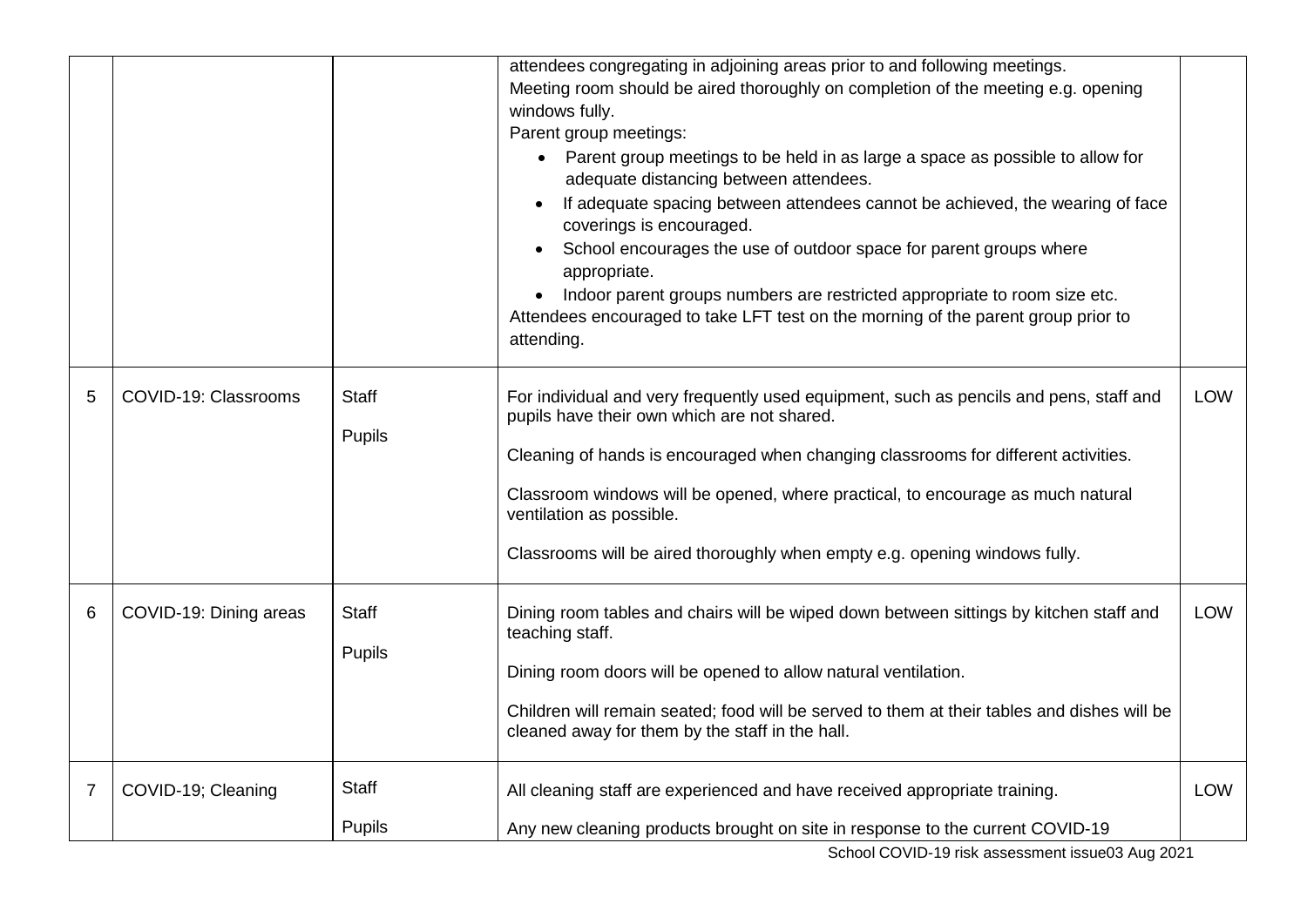|   |                       | <b>Visitors</b><br>Contractors                           | pandemic will have a COSHH risk assessment undertaken prior to use.<br>Cleaners have appropriate PPE in line with COSHH risk assessments<br>Classroom play equipment wiped down and cleansed at the end of the school day and<br>between activities where possible.<br>Cleaning undertaken in line with Government publication COVID-19: cleaning in non-<br>healthcare settings.<br>School will be fully cleaned at the start/finish of each school day.<br>Cleaners on site throughout the school day and regularly touched items such as door<br>handles, handrails etc. will be regularly wiped down and cleaned.<br>Classrooms where a pupil or staff member has become symptomatic during the school<br>day will be deep cleaned along with other areas the person may have been.                                                                                                                                                                                                                                  |     |
|---|-----------------------|----------------------------------------------------------|--------------------------------------------------------------------------------------------------------------------------------------------------------------------------------------------------------------------------------------------------------------------------------------------------------------------------------------------------------------------------------------------------------------------------------------------------------------------------------------------------------------------------------------------------------------------------------------------------------------------------------------------------------------------------------------------------------------------------------------------------------------------------------------------------------------------------------------------------------------------------------------------------------------------------------------------------------------------------------------------------------------------------|-----|
| 8 | COVID-19; Ventilation | <b>Staff</b><br>Pupils<br><b>Visitors</b><br>Contractors | Staff are encouraged to open windows and doors (not fire doors) to encourage as much<br>natural ventilation as possible.<br>When leaving a classroom empty, windows should be opened fully to purge the room<br>then left ajar when the room is re-occupied.<br>Mechanical ventilation systems are adjusted to increase the ventilation rate; full fresh air<br>or if this is not possible, operated as normal provided they are within a single room.<br>Mechanical ventilation systems are maintained in accordance with manufacturer's<br>instructions.<br>Desk type fans can be used to promote fresh air flow from an open window.<br>Fans should not be used in poorly ventilated areas.<br>Prior to the receipt of CO2 monitor re Government roll out: potentially poorly ventilated<br>areas identified, including all areas where people work/teach and have large groups<br>within, that have no mechanical or natural ventilation.<br>Steps taken to improve ventilation or reduce occupancy/use of the area: | LOW |

School COVID-19 risk assessment issue03 Aug 2021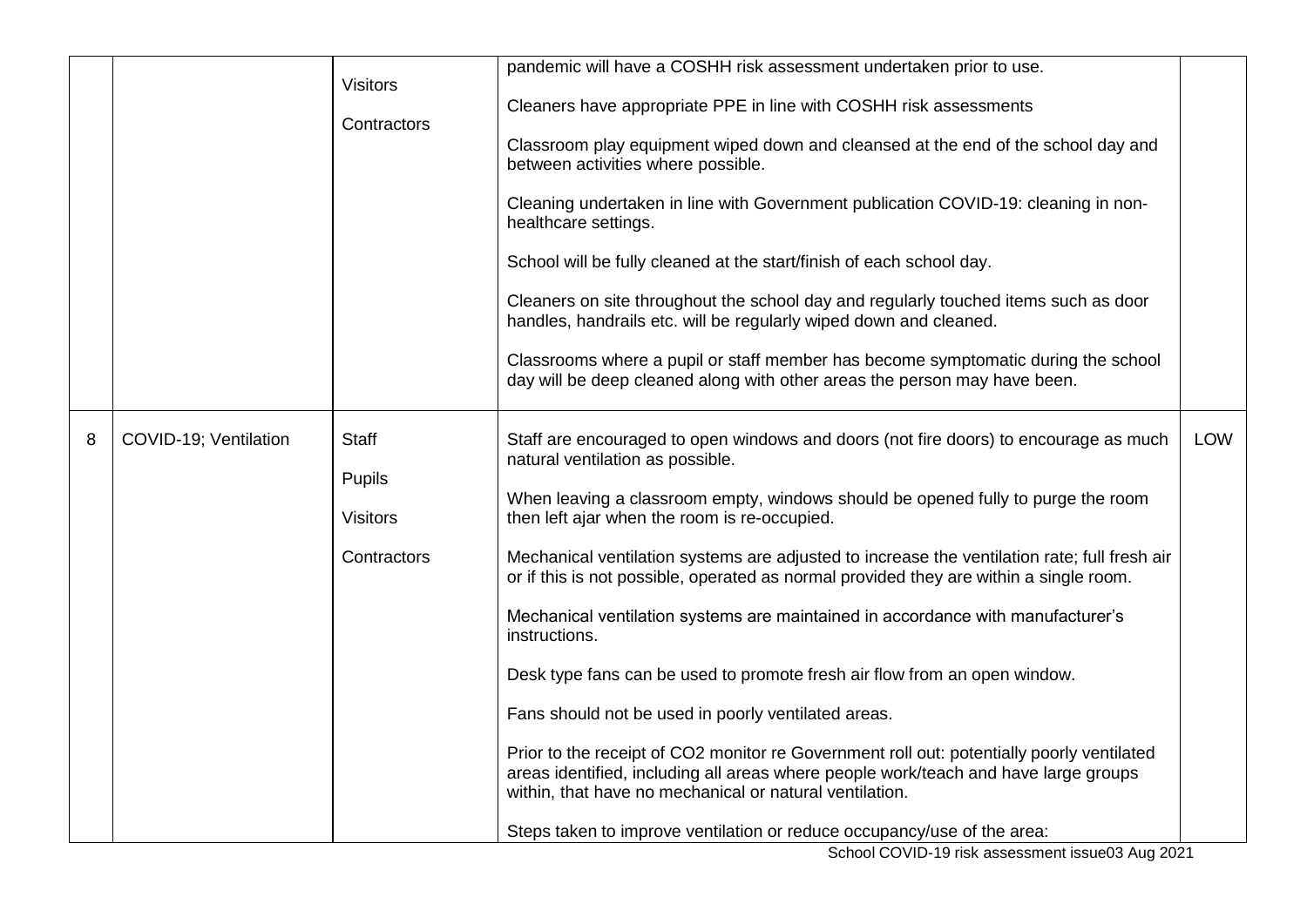|       |                                                                                  |                                                          | <b>Assistant Head Teachers' Office</b><br><b>Bursar's Office</b><br><b>Prayer Room</b><br>$\bullet$<br>Controls taken to reduce risk:<br>Limit numbers entering and working within<br>$\bullet$<br>Reduce time spent in area<br>Door kept open whilst within and left open when leaving to air room (unless fire<br>door)<br>Small windows opened at all times                                                                                                                                                                                                                                                                                                                                                                                                                                                                                                                                                                                                                                                                                                                                                                                                                                                                                                                                                                                                                                                                            |            |
|-------|----------------------------------------------------------------------------------|----------------------------------------------------------|-------------------------------------------------------------------------------------------------------------------------------------------------------------------------------------------------------------------------------------------------------------------------------------------------------------------------------------------------------------------------------------------------------------------------------------------------------------------------------------------------------------------------------------------------------------------------------------------------------------------------------------------------------------------------------------------------------------------------------------------------------------------------------------------------------------------------------------------------------------------------------------------------------------------------------------------------------------------------------------------------------------------------------------------------------------------------------------------------------------------------------------------------------------------------------------------------------------------------------------------------------------------------------------------------------------------------------------------------------------------------------------------------------------------------------------------|------------|
| $9\,$ | COVID-19; Pupils and<br>staff who become<br>symptomatic during the<br>school day | Staff<br><b>Pupils</b><br><b>Visitors</b><br>Contractors | Pupils and Staff who become symptomatic during the school day will be isolated from<br>the rest of the pupil group and their parents (pupils) will be called to come and collect<br>them. If a member of staff, they will be sent home to self-isolate/follow public health<br>advice.<br>If a symptomatic pupil is awaiting collection, appropriate PPE will be used if close<br>contact is necessary.<br>Any areas, items and surfaces the symptomatic person has come into contact with will<br>be thoroughly cleaned as soon as possible.<br>Symptomatic pupils and staff are advised to engage with NHS Test and Trace and get<br>tested and to follow the current advice.<br>Staff and pupils with a positive LFT test result should self-isolate in line with COVID-19<br>guidance for household with possible coronavirus infection. A PCR test will be required<br>to check the LFT test result.<br>If PCR test is taken within 2 days of the positive LFT test, and is negative, it overrides<br>the LFT test and they can return to school, as long as they are not symptomatic.<br>School will complete online MDS form if there is a confirmed case associated with their<br>setting https://www.smartsurvey.co.uk/s/covid-19-schools/<br>School will contact local authority SPOC team if they have a positive case. They will liaise<br>with the local health protection team where necessary and advise if any additional | <b>LOW</b> |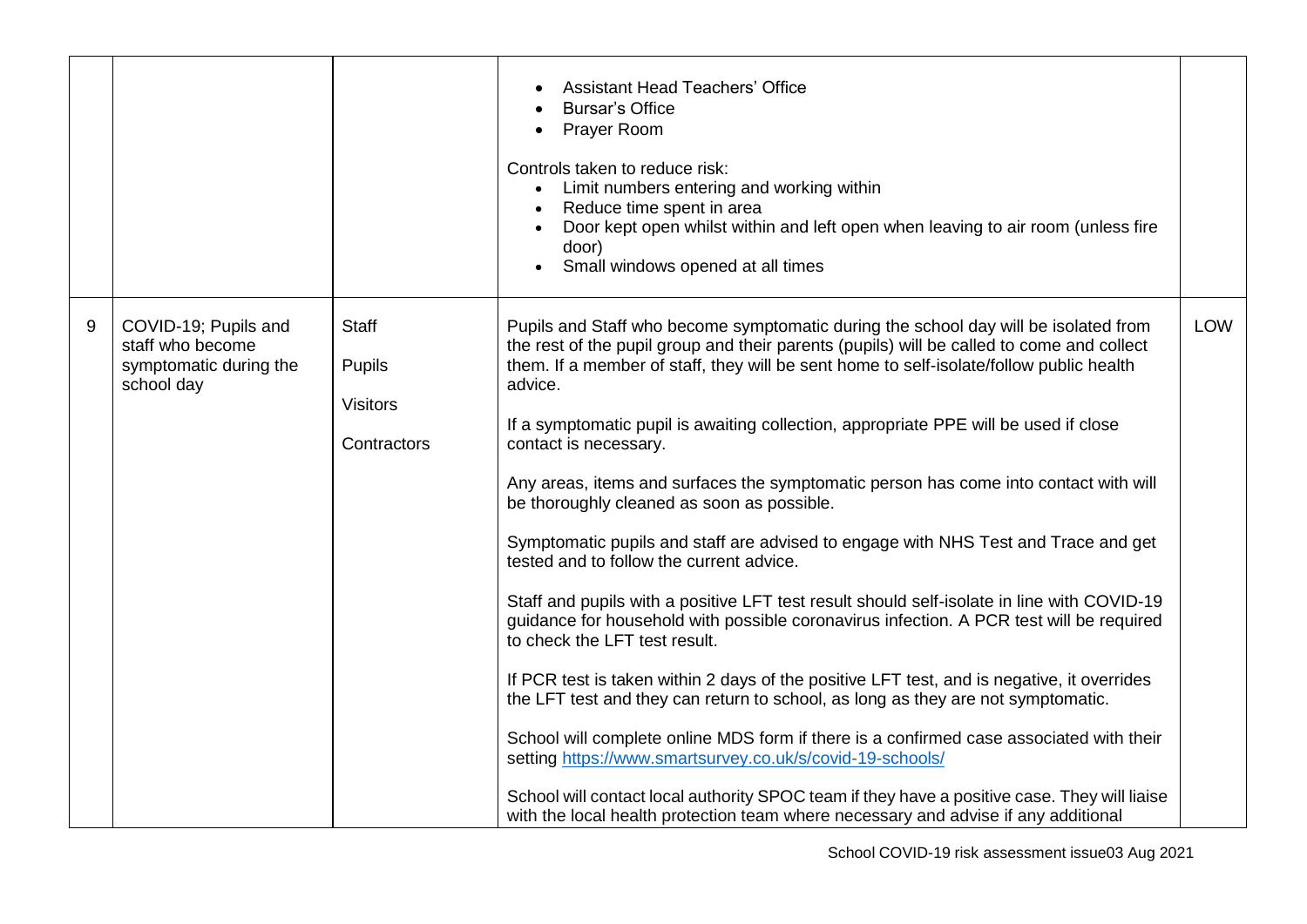|    |                     |                                                                 | action is required, such as implementing elements of your outbreak management plan.<br>Further advice is available through the DfE helpline on 0800 046 8687 and selecting<br>option 1 for advice on the action to take in response.                                                                                                                                                                                                                                                                                                                                                                                                                                                                                                                                                                                                                                 |            |
|----|---------------------|-----------------------------------------------------------------|----------------------------------------------------------------------------------------------------------------------------------------------------------------------------------------------------------------------------------------------------------------------------------------------------------------------------------------------------------------------------------------------------------------------------------------------------------------------------------------------------------------------------------------------------------------------------------------------------------------------------------------------------------------------------------------------------------------------------------------------------------------------------------------------------------------------------------------------------------------------|------------|
| 10 | COVID-19; Outbreaks | <b>Staff</b><br><b>Pupils</b><br><b>Visitors</b><br>Contractors | School has an outbreak management plan covering the possibility that bubbles and all<br>previous social distancing controls may be reintroduced locally due to raised COVID<br>cases locally.<br>School will complete online MDS form if there is a confirmed case associated with their<br>setting https://www.smartsurvey.co.uk/s/covid-19-schools/<br>School will contact local authority SPOC team if they have outbreak concerns. They will<br>liaise local health protection team where necessary and advise if any additional action is<br>required, such as implementing elements of your outbreak management plan. Further<br>advice is available through the DfE helpline on 0800 046 8687 and selecting option 1 for<br>advice on the action to take in response<br>Accident likely with possibility of serious injury or loss<br><b>Dick Loval: High</b> | <b>LOW</b> |

**Risk Level: High:** Accident likely with possibility of serious injury or loss **Medium**: Possibility of accident occurring causing minor injury or loss **Low:** Accident unlikely with control measures in place